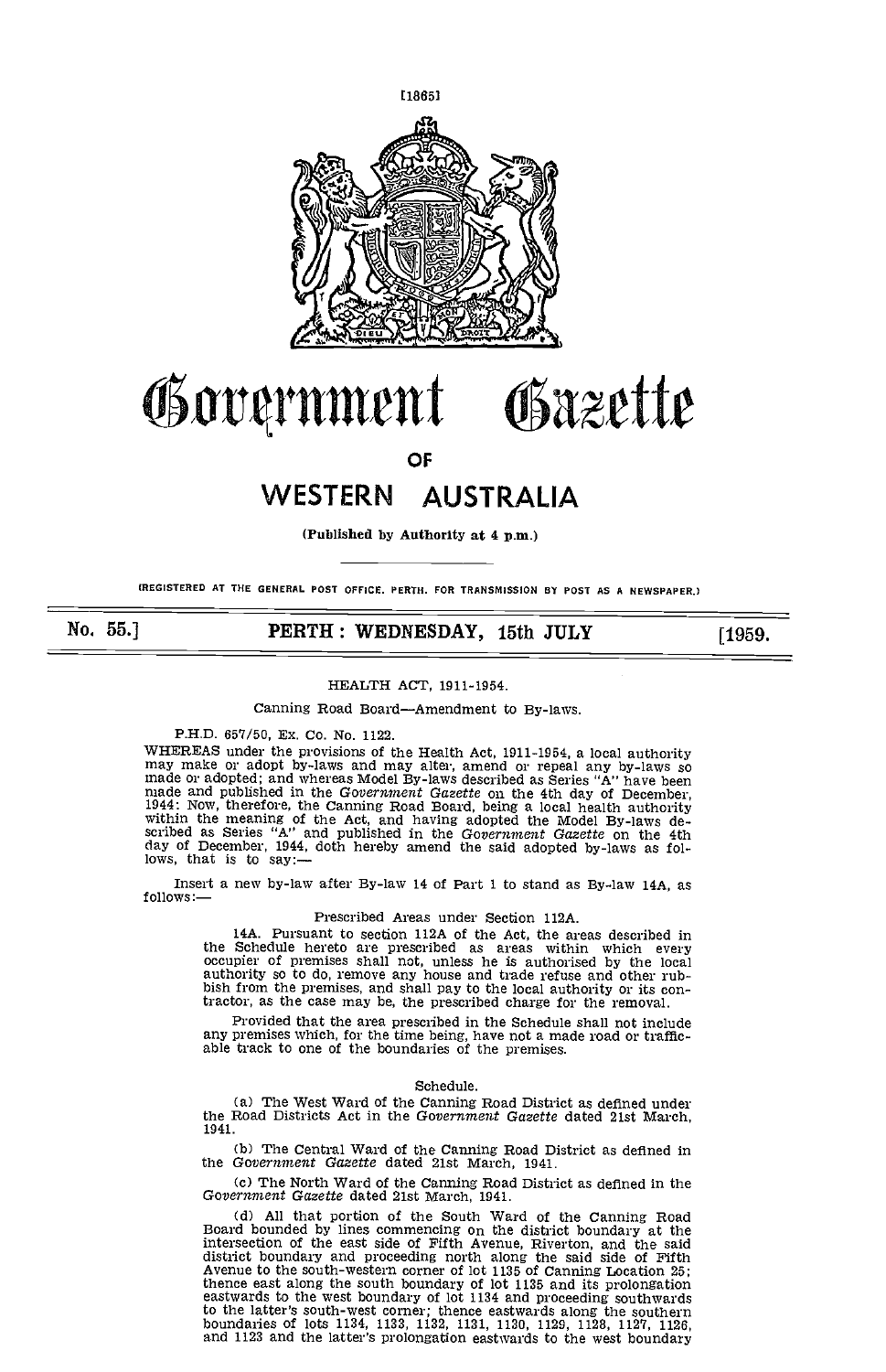of lot 1154; thence north to the latter's north-west corner and continuing eastwards along the south boundaries of lots 1122, 1121, 1120 and part of lot 1119 and its prelongation eastwards to the south side of Adrian Street, continuing eastwards along the said side of Adrian Street and its prolongation eastward to the east side of Riley Road; blence north along said side of Riley Road to the south-west corner<br>of lot 1 of Canning Location 173; thence eastwards and northwards<br>along the south and east boundaries of the said lot and the latter's<br>prolongation north east and north along the south and east boundary of location 423 and continuing northwards along the east boundary of reserve 7773 to the left bank of the Canning River; thence northward, westward and finally southward along the said left bank of the Canning River to the district boundary at Bulls Creek and eastward along said district boundary to the starting point.

Passed at a meeting of the Canning Road Board this 4th day of May, 1959. JOSEPH W. COLE,<br>Chairman.

N. I. DAWKINS,<br>Secretary.

Approved by His Excellency the Lieutenant-Governor in Executive Council this 24th day of June, 1959.

(Sgd.) E. P. FOREMAN, Acting Clerk of the Council.

## HEALTH ACT, 1911-1956.

## Canning Road Board.

## Amendment of By-laws.

PH.D. 657/50, Ex. Co. No. 1121. whisheas under the provisions of the Health Act, 1911-1956, a local authority<br>may make or adopt by-laws and may alter, amend or repeal any by-laws so<br>made or adopted: Now, therefore, the Caming Road Board, being a local<br>au

#### Part  $1$ -By-law 29.

The amendment passed by resolution of the Canning Road Board on the 28th June, 1954, and published in the Government Gazette on the 20th August, 1954, is hereby repealed and is replaced by the following amendment:-

Delete the figures "20" were they appear in the first line of paragraph (b) and insert in lieu thereof the figures "30."

After paragraph (d) insert new paragraphs (e) and (f) as follows:-

> Ce) No person shall keep more than 25 head of fowls or turkey nor more than 12 ducks upon any lot of land of an area of one-quarter acre or less, and not more than 50 head of fowls or turkey nor more than 24 ducks upon any lot of land of an area of more than one-quarter acre and not exceeding<br>one-half acre, within the boundaries of the West, North,<br>central and South Wards of the Canning Road Board, as<br>defined in the Government Gazette of 21st March, 194

(f) The floors of any poultry house shall be constructed of cement concrete, trowelled to a smooth finish and laid with a fall of I in 50 to the front.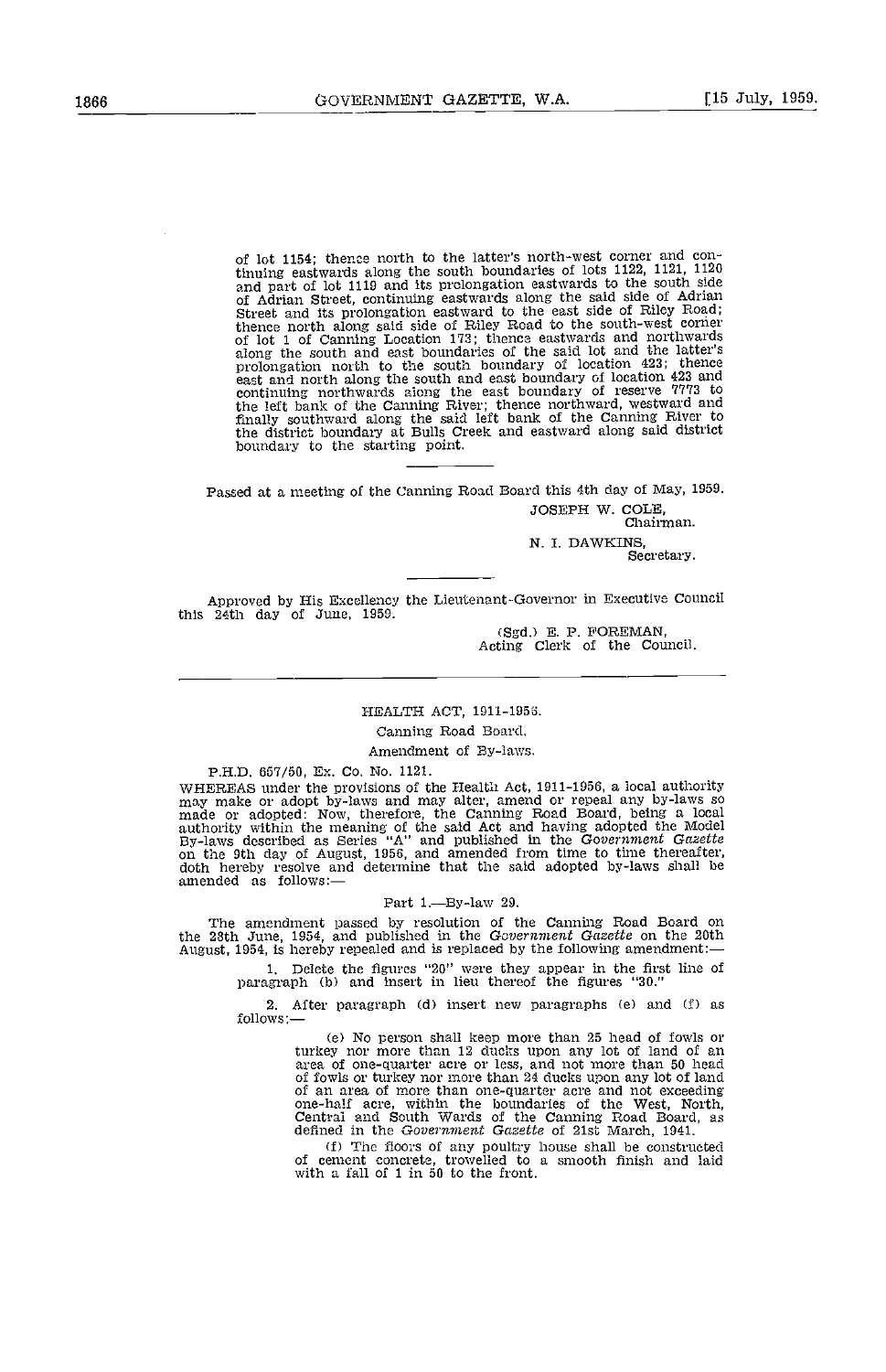The fences of the poultry runs shall be constructed of six-foot galvanised wire netting, supported by uprights of 3 in. x 2 in. jarrah, or equivalent thereof, set at not more than eight-foot centres with two feet in the ground.

Passed by resolution of the Canning Road Board on the 4th day of May, 1959.

JOSEPH W. COLE, Chairman.

N. I. DAWKINS,<br>Secretary.

Approved by His Excellency the Lieutenant-Governor in Executive Council<br>this 24th day of June, 1959.<br>(Sgd.) E. P. FOREMAN,

Acting Clerk of the Council.

## HEALTH ACT, 1911-1957.

#### Bunbury Municipality-Resolution.

WHEREAS under the Health Act, 1911-1957, the Governor may cause to be<br>brepared Model By-laws for all or any of the purposes of the said Act; and<br>whereas Model By-laws described as Series "A" have been prepared, and amended from time to time, and reprinted pursuant to the Reprinting of Regulations Act, 1954, in the Government Gazette on 9th August, 1956, and further amended by notice published in the Government Gazette on 10th March, 1959; and whereas a local authority may adopt such Model By-laws with or without modification: Now, therefore, the Municipality cI Bunbury, being a local authority within the meaning of the Act, and having adopted the Model By-laws, Series "A," as reprinted in the Government Gazette on 9th August, 1956, doth hereby resolve and determine that the aforesaid amendment p lished in Government Gazette on 10th March, 1959, shall be adopted without modification.

Passed at a meeting of the Bunbury Municipal Council this 27th day of April, 1959. W. B. McKENNA,

Mayor,

R. HOUGHTON, Town Clerk.

## COUNTRY AREAS WATER SUPPLY ACT, 1947-1957.

Water Supply, Sewerage and Drainage Department, Perth, 24th June, 1959.

Ex. Co. No. 1099.

HIS Excellency the Lieutenant-Governor in Executive Council has been pleased to approve of the by-laws made by the Minister for Water Supply, Sewerage and Drainage under and for the purposes of the Country Areas Water Supply Act, 1947-1957, as set out in the Schedule hereunder.

G. COCK,<br>Under Secretary for Works and Water Supply.

Schedule.

#### By-laws.

1. In these by-laws the by-laws made by the Minister for Water Supply, Sewerage and Drainage under and for the purposes of the Country Areas Water Supply, Act, 1947-1957, published in the Government Gazette on the 20th Jun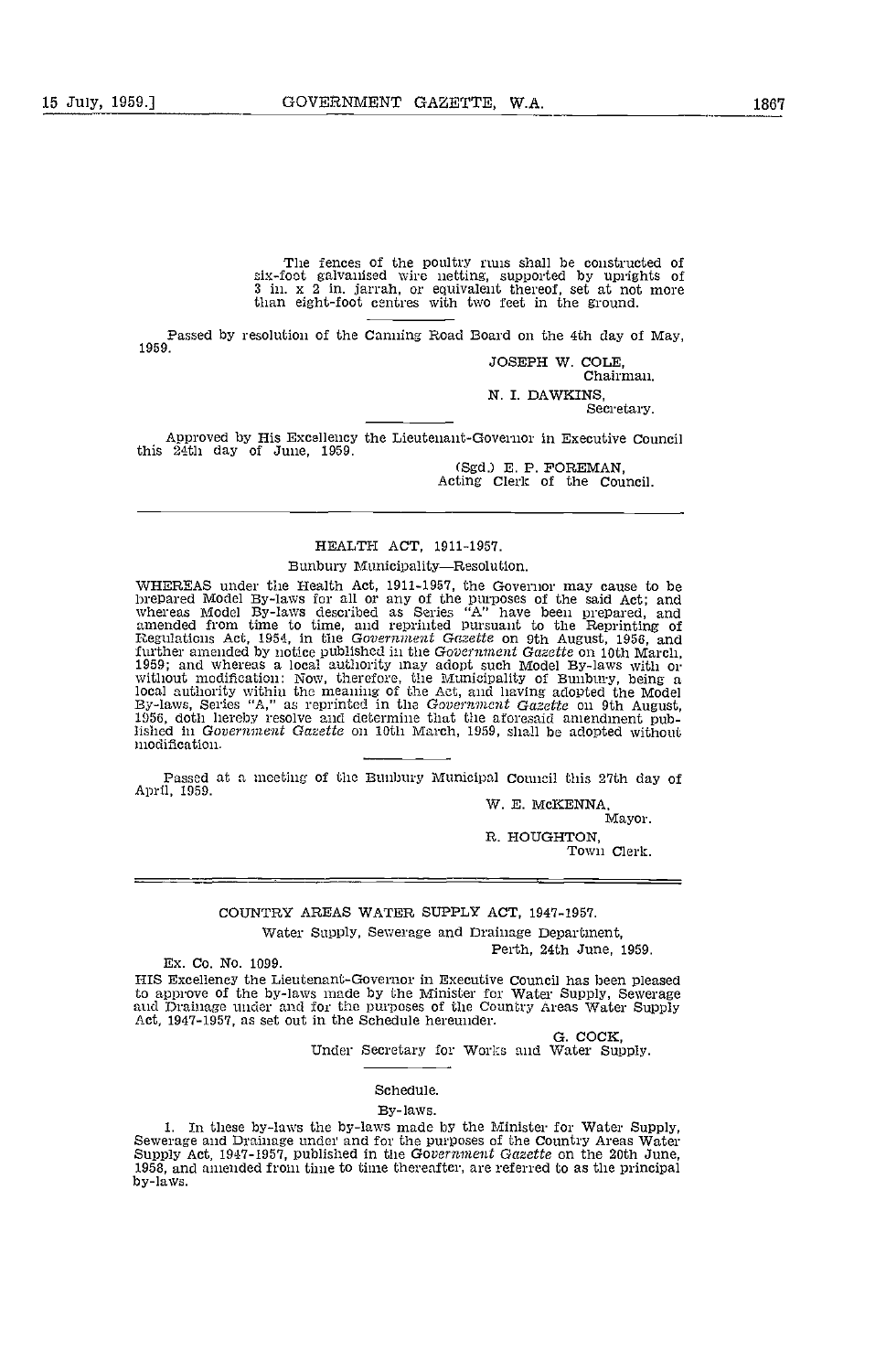Paragraph (e) of by-law 89 of the principal by-laws is amended by adding after the passage "Koorda;" at the end of subparagraph (ii) the passage "Donnybrook;".

The Schedule to the principal by-laws is amended by adding after the table, "(76) Perenjori Rating Zone" the following table:—

('17) Donnybrook Rating Zone.

Purposes for which Water is Supplied or Class of Water Service.

Price of Water

per 1,000 Gallons.<br>s. d. Water in return for amount of rates paid or for charges paid in lieu of rates .... .... .... 4 0 Water supplied in excess of quantity allowed for rates<br>and minimum charges—<br>Domestic (including domestic gardens) .... .... ... 3 0<br>Trading and all other services not otherwise specified 4 0 Trading and all other services not otherwise specified Building fees-refer to By-law 99.

CITY OF PERTH SUPERANNUATION FUND ACT, 1934. The City of Perth.

By-law No. 17.-Superannuation Fund Amendments.

L.G. 508/54.

IN pursuance of the powers in that behalf contained in the City of Perth Superannuation Fund Act, 1934, and of all other powers thereto them enabling, the Lord Mayor and Councillors of the City of Perth order that By-law No. 17 (Superannuation Fund) be amended as follows:

Paragraph 2 is deleted and the following substituted therefor:-

2. (a) The amounts payable to the Superannuation Fund by contributors shall be regulated by the following scales and such amounts tributors shall be regulated by the following scales and such amounts shall be deducted from the salaries and/or wages of the respective contributors in accordance with the provisions of the scheme.

Scale of Contributors.

- Existing Female Officers.—For each female officer who is an employee of The City of Perth prior to the coming into operation of Act No. 46 of 1958,  $f4<sub>1</sub>$  per centum of the average yearly salary of such female officer who is a contributor or, as she shall elect prior to the 31st day of March, 1959, either £6 per centum or £8 per centum of the average yearly salary of such female officer.
- Future Female Officers.-For each female officer who becomes an employee of The City of Perth after the coming into operation of Act No. 46 of 1958, £8 per centum of the average yearly salary of such female officer.<br>Male Officers.— $\pounds 6$  per centum of the average yearly salary of
- Male Officers.-6 per centum of the average yearly salary of each male officer who is a contributor. Provided that no male officer who contributed less than £6 per centum of his average yearly salary prior to the coming into operation of Act No. 46 of 1958, shall be required to contribute at any higher rate than the rate previously contributed by him unless he shall so elect prior to the 31st day of March, 1959.

March, 1959.<br>A proportionate part of the contribution of every male and female officer shall be deducted from his or her salary at the time the salary is paid.

| is paid. |                               |              | Wages Employees. |       |                          |  |
|----------|-------------------------------|--------------|------------------|-------|--------------------------|--|
|          | Present Age<br>Last Birthday. |              |                  |       | Weekly<br>Contributions. |  |
|          | Up to $29$                    | <br>         | <br>             |       | <br>d.<br>s.<br>3        |  |
|          | 30 to 39<br>44<br>40<br>tο    | <br><br><br> | <br><br><br>     | <br>. | <br><br>9<br>2<br>6      |  |
|          | 45<br>49                      | <br>         | <br>             |       | <br>3<br>0               |  |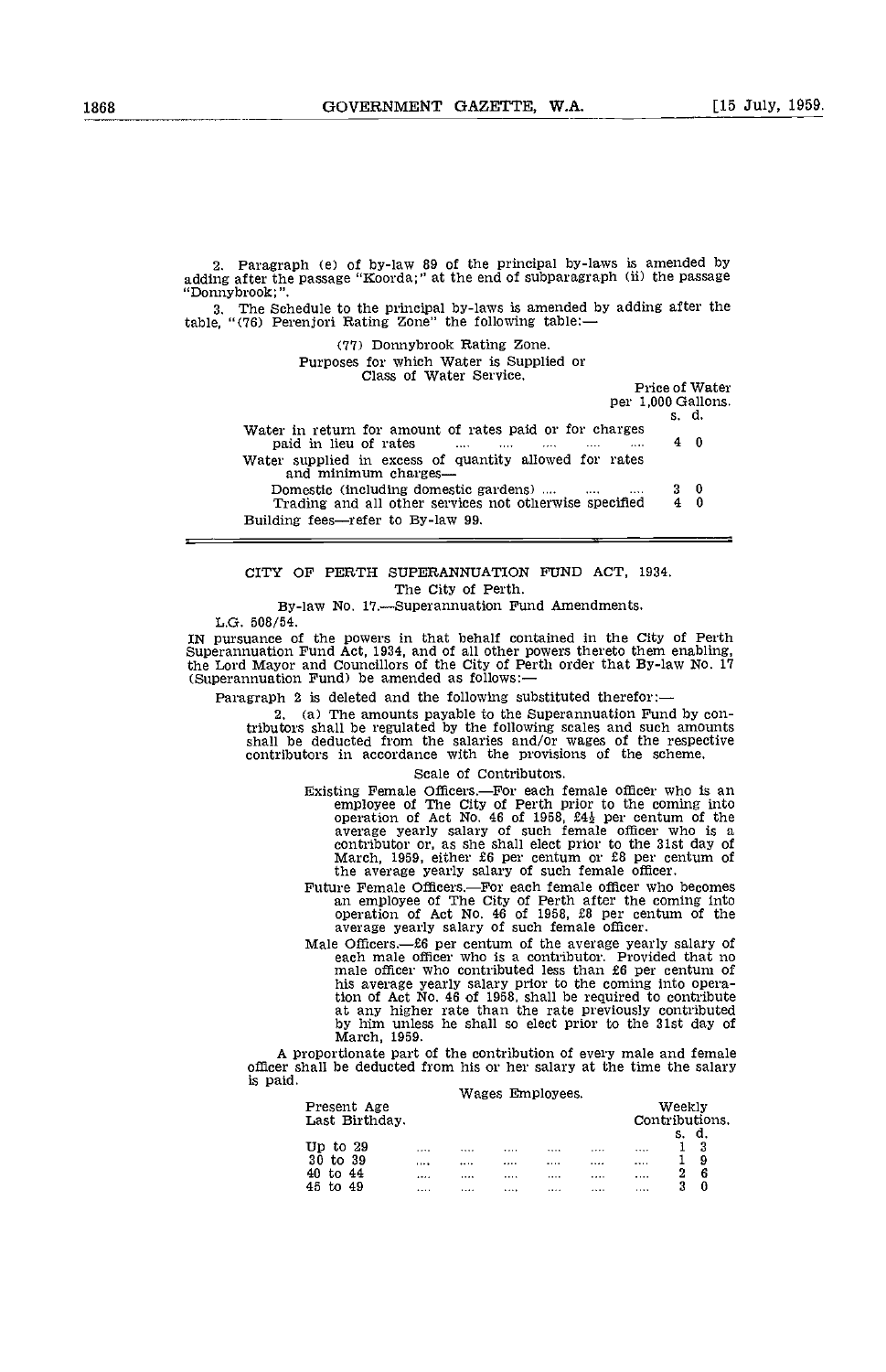Provided that every wages employee who elects to take up one or more units of pension under paragraph 8A (ii) (b) of the scheme shall make weekly contributions in respect of each unit of pension taken up by him at the rate specified in 8A (iii) of the scheme.

(b) Every wages employee who shall be engaged after the date of amendment shall make weekly contributions in respect of each unit of pension taken up by him at the rate specified in 8A (i) (c) of the scheme.

The weekly contributions of every wages employee shall be deducted from his wages at the time when his wages are paid.

Passed by the Council of the City of Perth at the ordinary meeting of the Council held on the 11th day of May, 1959.<br>
H. R. HOWARD, Lord Mayor.

Lord Mayor. W. A. McI. GREEN

Town Clerk.

Recommended

(Sgd.) L. A. LOGAN, Minister for Local Government.

Approved by His Excellency the Lieutenant-Governor in Executive Coun-<br>cil this 24th day of June, 1959. (Sgd.) E. P. FOREMAN,<br>Acting Clerk of the Council.

## CITY OP FREMANTLE (FREE LITERARY INSTITUTE) ACT, 1948. City of Fremantle.

Amendment of By-laws. L.G. 299/58.

WHEREAS the City of Fremantie, being a participating body under the provisions of the Library Board of Western Australia Act, 1951, having made by-laws under the provisions of the City of Fremantie (Free Literary Institute the object of restricting the number of general books which a reader shall be entitled to borrow to one: Now, therefore, the City of Fremantle, doth hereby make the following by-law:—

The by-law made under the provisions of the above Act published in the Government Gazette on the 2nd day of March, 1956, is hereby amended by deleting therefrom Clause 5.

Passed at a meeting of the City of Fremantle this 28th day of May, 1959.

The Common Seal of City of Fremantle was<br>hereto affixed this 2nd day of June, 1959,<br>pursuant to a resolution passed the 18th day<br>of May, 1959, in the presence of: W. FRED. SAMSON,<br>[L.S.] Mayor.

N. J. C. McCOMBE,<br>Town Clerk.

Recommended

(Sgd.) L. A. LOGAN, Minister for Local Government.

Approved by His Excellency the Lieutenant-Governor in Executive Coun-<br>this 24th day of June, 1959.<br>(Sgd.) E. P. FOREMAN,<br>Acting Clerk of the Council.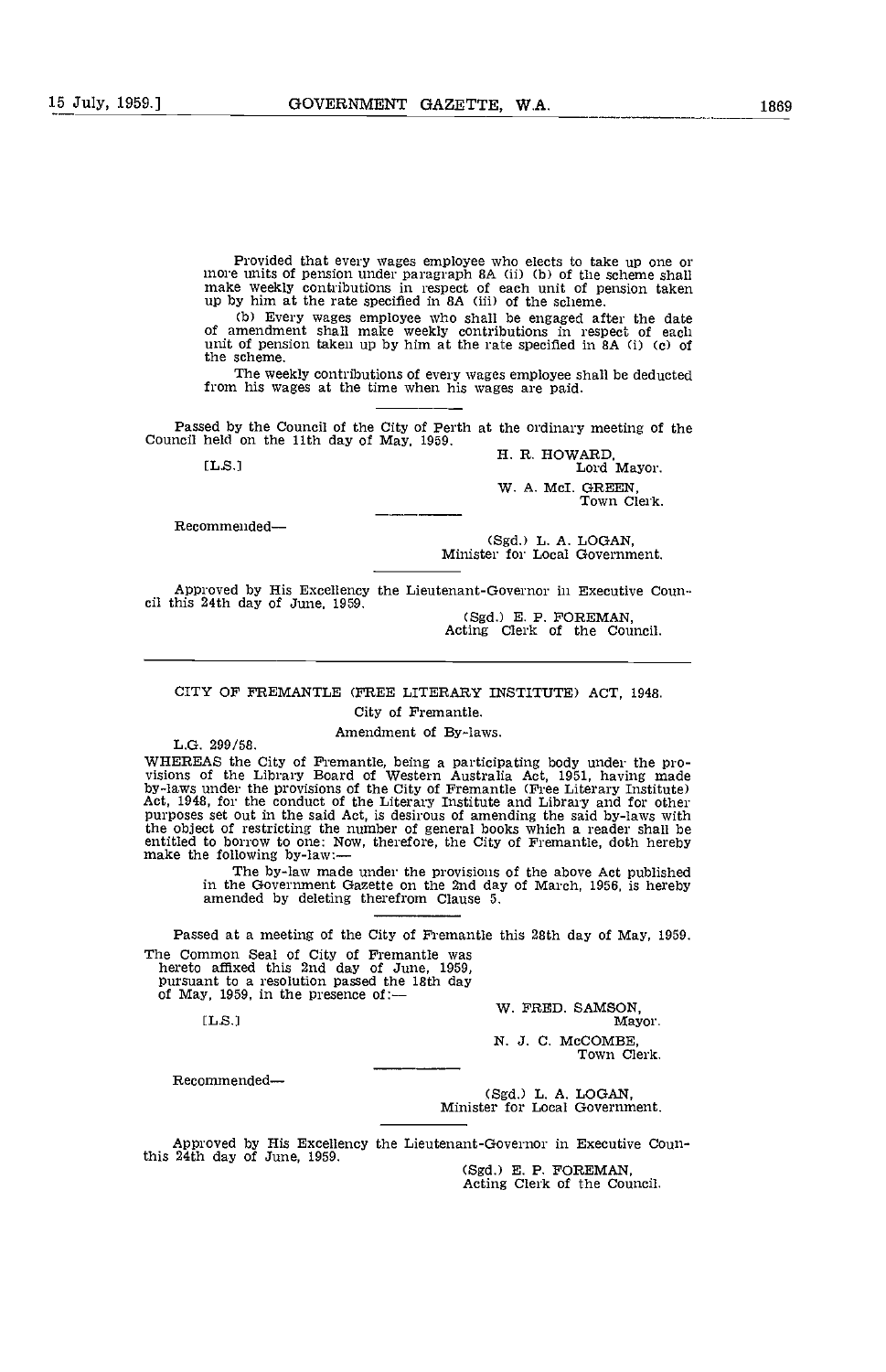## MUNICIPAL CORPORATIONS ACT. 1906.

## Municipality of Albany.

## By-law No. 22.-A By-law Relating to Buildings.

L.G. 2314 /52.

THE Albany Municipal Council, pursuant to an order in Council made under section 180 of the Municipal Corporations Act, 1906, and the powers conferred<br>thereby, doth hereby order that By-law No. 22, published in the Government Gazette (No.  $65$ ) on the 6th July, 1951, be amended as follows:—

Add new Section:

Pergolas and Car Ports.<br>19A. (a) A pergola shall be deemed to be a covered area not roofed or walled, supported on posts or pitching plates with trellis work which may support growing plants.

A car port shall be deemed a structure to protect cars, roofed but not walled.

(b) Notwithstanding any other provisions of this by-law, where a building is already erected on the site or the site conditions present difficulties, the Council may on application approve plans and specifications for the erection of a car port or shelter of pergola type specifications for unit of the erection of a car port of a care performance from the boundary of such allotment, than the distance prescribed for the construction of a building having walls.

Any plans and specifications submitted shall comply with the following provisions:

- The roof if any shall be "semi fiat" or if low pitched (about five degrees) shall harmonise with the main buildings.
- (2) Supporting posts or columns shall be securely fixed to the ground and comply with one or more of the following:—

Timber (jarrah dressed), 4 in. x 4 in.

Steel pipes not more than 3 in. in diameter with wrought-iron cap and base plates.

Brickwork or masonry, 9 in, x 9 in.

Concrete, 6 in. x 6 in. reinforced.

Columns of brickwork or masonry shall not be greater than 9 in. x 9 in.

The space between columns shall not be less than six feet.

 $(3)$  Roof structure (timber):-

Plates or beams shall not be less than 6 in. x 2 in. jarrah (dressed).

Purlins shall be spaced at not more than 3 ft. centre to centre and shall be at least equal to the following:

Spans up to 9 ft., 4 in. x 2 in.

Spans 9 ft. to 12 ft., 5 in. x 2 in.

Spans up to 16 ft., 6 in. x 2 in.

Tubular steel, or alternatively, 2 in. x 10 gauge pipe welded<br>or bolted to supporting steel posts with side reinforce-<br>ments in such a manner that unsupported section would beams. The roof shall be constructed with a fall of at least 1 in 40 and such fall shall not be towards any adjoining fence or boundary of any land not in the same possession, unless the outer roof line is not less than two feet in horizontal distance from the boundary. The roof feet in horizontal distance from the boundary. The roof shall be either of corrugated galvanised iron, corrugated asbestos (rafter and purlin distances to comply with the Scaffolding Act), tempered hardboard, or timber sheeted with bituminous felt or other approved roofing materials.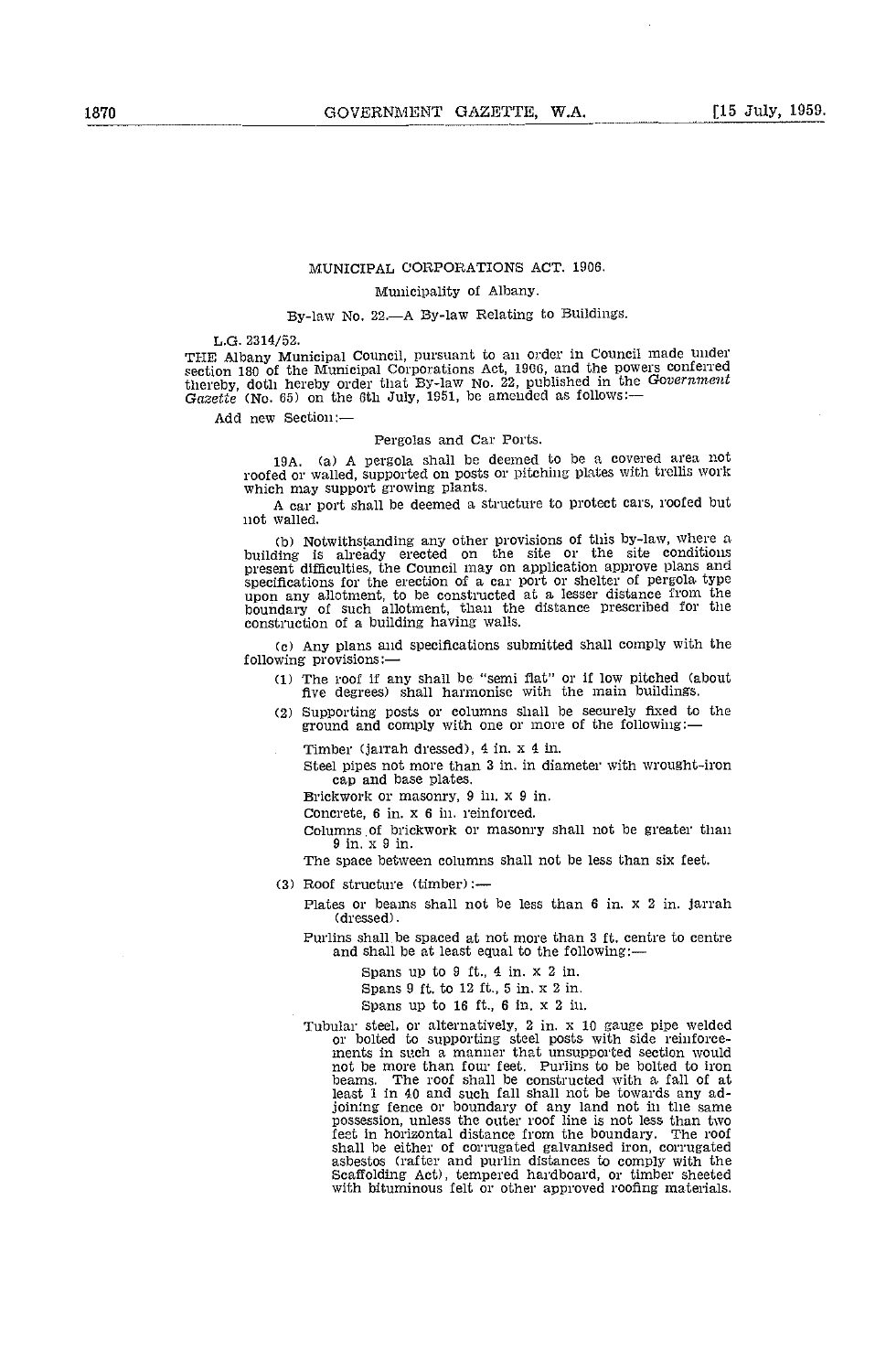Provided, also, that the water from the roof shall not he permitted to discharge on adjoining land not in the same possession.

All members shall be sufficient and fixed in such a manner that they will withstand the forces likely to be imposed upon them.

No part of any car port shall be withia three feet of any boundary of the allotment.

No part of any pergola shall be within two feet of any boun- dary of the allotment.

No car port or pergola shall be erected on any allotment abutting road intersections on that particular part of the land which has been set aside by the local authority as a standard truncation or for which a building line has been fixed.

(7) Where a car port is attached to an existing building, it shall be supported from a pitching plate of at least 4 in. x 2 in. jarrah which shall be bolted to the wall with at least  $\frac{3}{9}$  in. diameter bolts at a maximum spacing of three feet.

If of reinforced concrete, detailed drawings shall be submitted of the reinforcement and placement, together with specification in- dicating disposal of storm water.

Concrete roofs shall not be attached to timber-framed construction, but if attached to a brick building, shall be supported on brick walls or piers bonded to the brick walls.

(10) The height above ground level of any part of the roof structure shall be at least seven feet.

 $(11)$  On a residential lot no car port or pergola shall cover an area of more than 350 square feet without a resolution of the Council.

Passed by the Council on 11th August, 1958.<br>
J. A. BARNESBY, Mayor.<br>
Mayor. D. J. SULLIVAN,

Town Clerk.

Recommended-

(Sgd.) L. A. LOGAN, Minister for Local Government.

Approved by His Excellency the Lieutenant-Governor in Executive Council this 24th day of June, 1059.

(Sgd.) E. P. FOREMAN. Acting Clerk of the Council.

## MUNICIPAL CORPORATIONS ACT, 1906.

Municipality of Albany.

ERRATUM.

L.G. 462/59.

AMENDMENT of By-law No. 19 relating to Land Use (Zoning) published on<br>pages 1526-1529 of Gov*ernment Gazette* (No. 45) of 12th June, 1959: In line<br>43 on page 1528 (being the eighth line of subparagraph (e)), *for* "lot 31" "lot 81."

(Sgd.) D. J. SULLIVAN,<br>Town Clerk,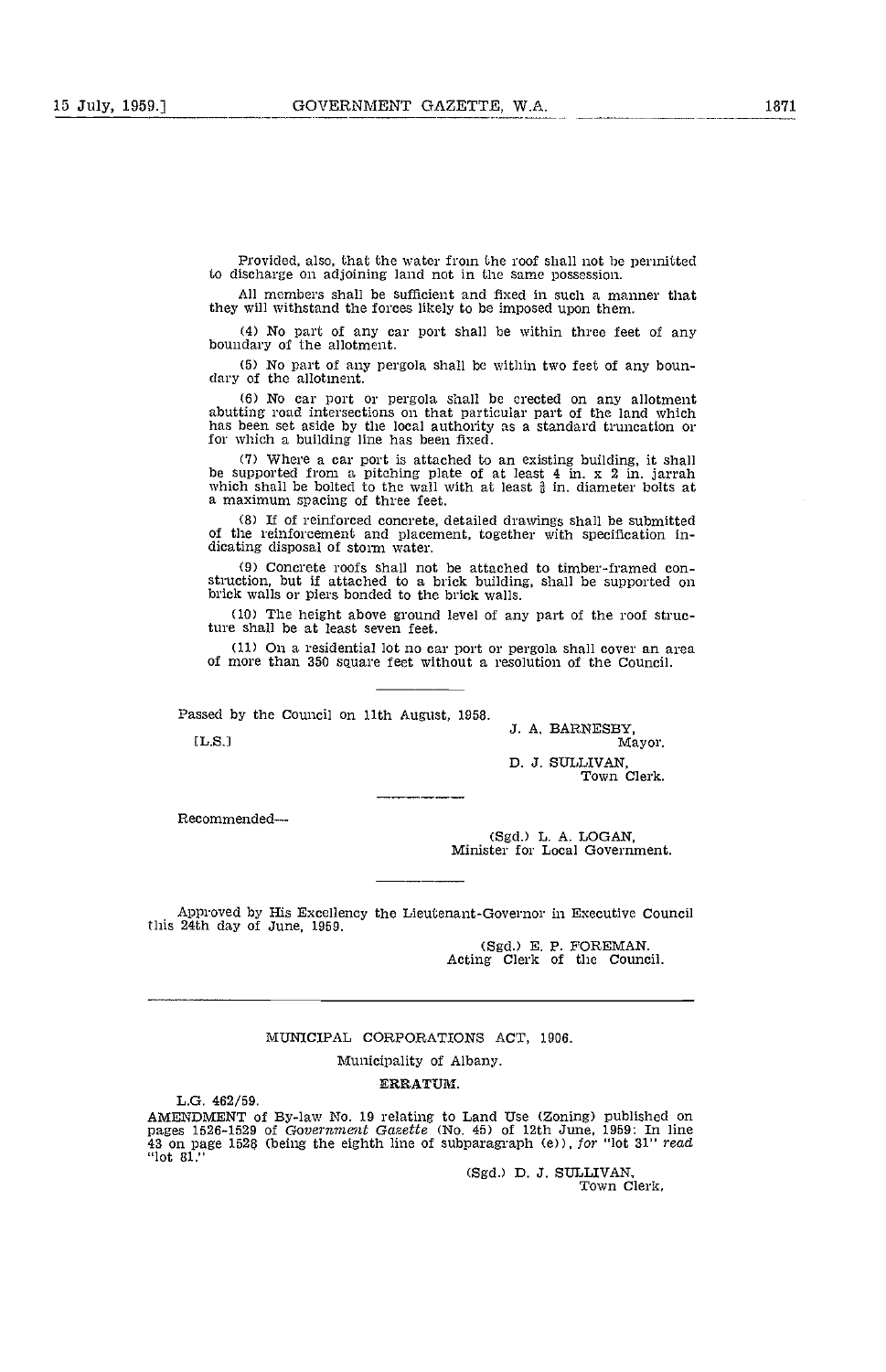## ROAD DISTRICTS ACT, 1919. Kellerberrin Road Board.

## General By-laws-Amendment.

L.G. 513/59.

THE by-laws published in the Government Gazette (No. 39) of 1st May, 1957, are amended by the insertion of new by-laws as follow:—

Hall Control and Management.

In the construction of these by-laws, subject to the context

"Board" shall mean the Kellerberrin Road Board;

- "Secretary" shall mean the Secretary for the time being of the Kellerberrin Road Board, or any person authorised by him to act on his behalf;
- "Hall" means and includes all parts of the Kellerberrin District Memorial Hall situated on lots 55 and 56, Kellerberrin Townsite;

"Hall grounds" means lots 55 and 56, Kellerberrin Townsite;

"Caretaker" means the caretaker of the hall duly appointed by the Board.

103. Application for the hire of the hall or any part thereof shall be made in writing to the Board not less than 48 hours before the time that the hall is required. The application shall state the time and the purpose for which the hall is required. The application shall state the time and the purpose for which the hall is required. The person signing such application shall laws.

The fees and hire charges for the hall shall be as set out in the Schedule of Charges appended hereto.

In the case of all persons not resident in the district, hall hire shall be paid upon application for the booking.

The Board may at any time demand that the hirer shall, prior to the term of engagement, pay for the hall hire, and this amount shall be forfeited to the Board if the booking is cancelled.

107. The hours for which hire may be effected at day time rates shall be from 9 am. to 6 p.m. Night time rates shall be from 7 p.m. to 2 a.m.

108. The Board reserves the right to refuse to let the hall or part thereof to any applicant without assigning any reason for such refusal.<br>109. The Board may at any time cancel any agreement for hiring the hall

or any portion thereof, in which case any charge or deposit received shall be returned forthwith.<br>110. In the eve

In the event of two or more applications for hall hire being received through the mail on the same day and date, the Board shall determine which applicant shall receive the booking. Applications received at the counter shall be granted in strict order of priority as received.

The hirer of the hall or any part thereof shall comply with the pro-<br>visions of the Health Act, Entertainments Tax Act, the by-laws for the control<br>and management of the Kellerberrin Hall, and any other Act in force and and management of the Kellerberrin Hall, and any other Act in force and applicable to such hiring. If, in the opinion of the Board, the Secretary, or the hall caretaker, all the necessary actions have not been taken to comply with the provisions of the Acts and by-laws mentioned above, the Board, the Secretary or the caretaker may cancel the hirer's term of engagement and prevent the use or the continued use of the hall.

In the event of the use of the hall or any portion thereof being for- bidden or prevented under the last preceding by-law, the hirer shall forfeit the full amount payable for the hire, as if the hire had been duly fulfilled, and the Board shall not be responsible to the hirer for any loss or damage incurred by the hirer.

No spirituous liquors, wine, ale, beer or spirits, or any other intoxi- cating liquor shall be brought into or consumed in the hail or any part thereof or on hall grounds, except by special Board permit in writing.

The hirer of the hall or any part thereof shall maintain and keep good order and decent behaviour within the hall and hall grounds, and shall be responsible for any damage done to the buildings, fixtures, fittings, furniture, crockeryware, etc., and shall pay such damages as may be asses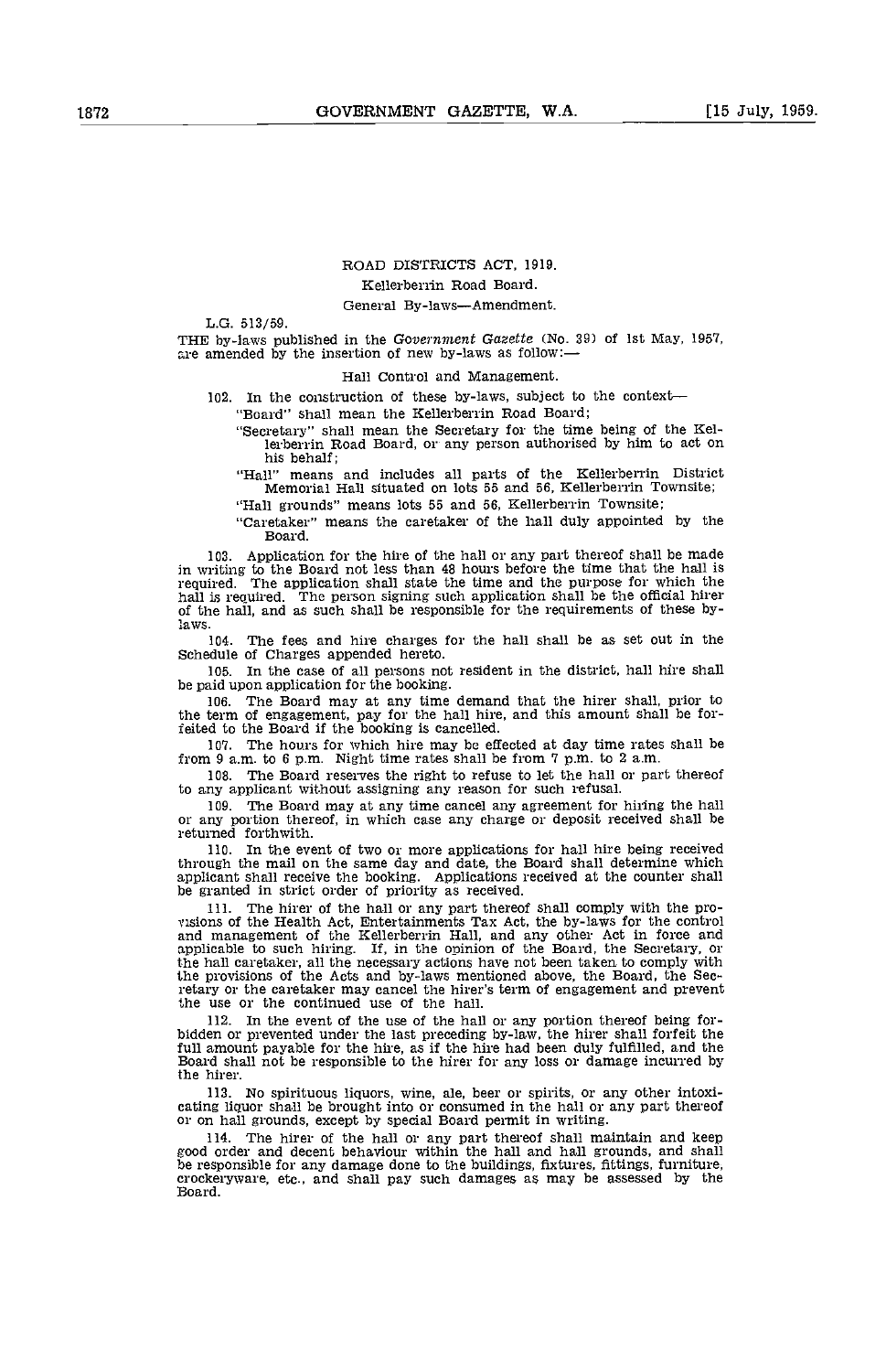115. When the kitchen is part cf the hire, the hirer shall be responsible for seeing that the kitchen and all crockery, fittings and fixtures are left clean and tidy, with all food waste and trash removed from the hall and hall grounds. If this is not done a cleaning charge of los. per hcur for the requisite time

shall be added to the normal hall hire charge.

116. No person shall in the hail or hail grounds

(a) enter or be allowed to enter whilst intoxicated;<br>(b) use profane or improper language;

(c) be guilty of any misbehaviour whatsoever.

117. The Secretary, caretaker, or any police constable in uniform or otherwise, shall be permitted to have free ingress to the hall or any part thereof at all times during the terms of engagements, and shall be given every

118. No person shall erect any internal or external decorations, place any nails or screws in the woodwork, walls or any part of the hall, building or property, and no advertising matter shall be placed or attached to any

No food or drink shall be taken into the main hall, or stage. suppers, banquets and other similar activities can take place only in the supper room and kitchen, except with the prior written approval of the Board.

120. No person other than the Secretary or caretaker shall lock or unlock<br>any doors or windows, remove or alter any seating accommodation, turn on or off any lights, with the exception of lights used for concert and stage work. The caretaker shall attend to all these and similar matters upon reasonable request by the hirer.

121. The hirer shall use only that portion of the hall which has been hired to him, and shall not use or allow to be used any other part.

- 122. No vehicle shall be driven in or on hall grounds, except
	- (a) to allow persons using the hall to alight from or enter into such vehicle;

(b) to unload any requirement of the hirer at kitchen or stage.

123, No vehicle shall park in or on hall grounds, except when used by caterers, orchestra personnel, or other persons necessary to the hall hire, when such vehicles may be parked in the enclosed area east of the hall for the duration of the hire.<br>124. No reb

124. No rebate whatever of hall hire shall be made. Where a hirer has successfully applied to the Board on behalf of his organisation for a reduction or exemption of such fees, the charge will be paid by the hirer in the normal manner, and a donation of a like amount from three per cents, will be made by the Board to the hirer's organisation.

Bvery person vho dces, permits or suffers any act or matter or thing contrary to any of these by-laws, or commits or permits any breach or neglects compliance therewith, shall be deemed guilty of an offence against these bylaws and shall be liable to a penalty of not exceeding £20 for every such offence. Schedule of Charges.

|     |                                 |          |          |          |               |              | Week Days.       |               |    | Saturdays.     |
|-----|---------------------------------|----------|----------|----------|---------------|--------------|------------------|---------------|----|----------------|
| (1) | Hall complete-                  |          |          |          | £             |              | s. d.            | £             |    | s. d.          |
|     | Night                           |          | .        | $\cdots$ | 8             | $\bf{0}$     | 0                | 12            | 0  | 0              |
|     | Day                             | .        |          |          | 6             | $\mathbf{0}$ | $\bf{0}$         | 9             | 0  | 0              |
| (2) | Hall and stage-                 |          |          |          |               |              |                  |               |    |                |
|     | Night                           |          |          | $\cdots$ | 6             | 0            | 0                | 9             | 0  | 0              |
|     | Day                             | $\cdots$ |          | $\cdots$ | 4             | $\Omega$     | $\boldsymbol{0}$ | 6             | 0  | $\theta$       |
| (3) | Supper room and kitchen-        |          |          |          |               |              |                  |               |    |                |
|     | Night                           | $\cdots$ |          | $\cdots$ | $\frac{4}{2}$ | 0            | 0                | $\frac{6}{3}$ | 0  | 0              |
|     | Da y                            | $\cdots$ | $\cdots$ |          |               | $\Omega$     | $\boldsymbol{0}$ |               | 0  | 0              |
| (4) | Supper room-                    |          |          |          |               |              |                  |               |    |                |
|     | Night                           | $\cdots$ | 1.111    |          |               | 0            | 0                |               |    | Not available. |
|     | Day                             | $\cdots$ | $\cdots$ |          |               | 15           | $\bf{0}$         | 1             | 2  | 6              |
| (5) | Meeting room-                   |          |          |          |               |              |                  |               |    |                |
|     | Night                           |          | $\cdots$ |          |               | 0            | 0                |               |    | Not available. |
|     | Day                             | $\cdots$ |          |          |               | 10           | 0                |               | 15 | 0              |
| (6) | Stage for rehearsals (for shows |          |          |          |               |              |                  |               |    |                |
|     | for which the hall is booked)-  |          |          |          |               |              |                  |               |    |                |
|     | When free of other bookings-    |          |          |          |               |              |                  |               |    |                |
|     | Night                           |          |          | .        |               | 10           | 0                |               | 15 | 0              |
|     | Day                             |          |          |          |               | 5            | $\bf{0}$         |               | 7  | 6              |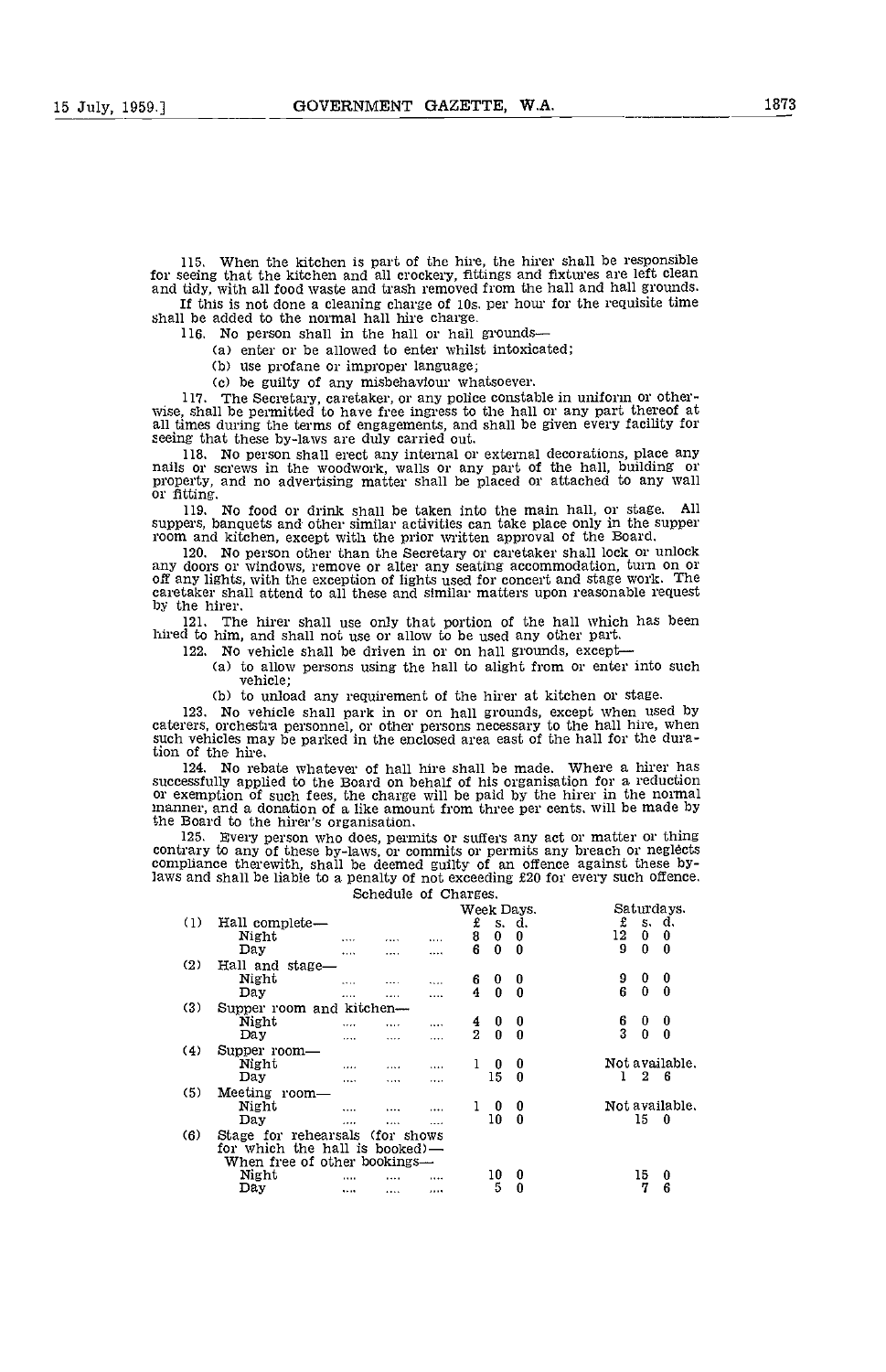$(7)$ Preparation of Hall-Day: Four hours free during afternoon prior to booking, if hall not otherwise let. Night per two hours (for lighting)  $: 10s$ .

Hire of landline: £2.

Passed at a meeting of the Kellerherrin Road Board held on the 13th day of May, 1959.

> F. H. NICHOLLS Chairman.

T. R, BENNETT,

Secretary.

Recommended

(Sgd.) L. A. LOGAN, Minister for Local Government.

Approved by His Excellency the Lieutenant-Governor in Executive Council this 24th day of June, 1959.

(Sgd.) E. P. FOREMAN, Acting Clerk of the Council.

## ROAD DISTRICTS ACT 1919.

Nannup Road Board.

Amendment of Long Service Leave By-laws.

L.G. 199/59<br>THE Long Service Leave By-laws, published in the Government Gazette of the 2nd November, 1951, at page 3040, and amended in the Government Gazette of the 30th May, 1952, at page 1362, are hereby further amended as follows:—

By inserting a new by-law after By-law 2A to stand as By-law 2B as follows:-

> 2B. When long service leave has been granted under the pro- visions of By-law 2A, the qualifying period for any further term of service leave commences from the time of the completion of the leave itself, or if the leave is not taken immediately the Board has granted it, it shall commence at the expiration of three months from the time the resolution was made by the Board to grant the leave.

Passed by the Nannup Road Board at a meeting held on the 13th day of June, 1959.<br>S. E. FORD, Chairman.

C. GILBERT, Secretary.

Recommended

(Sgd.) L. A. LOGAN, Minister for Local Government.

Approved by His Excellency the Lieutenant-Governor in Executive Council this 24th day of June, 1959.<br>(Sgd.) E. P. FOREMAN, Acting Clerk of the Council.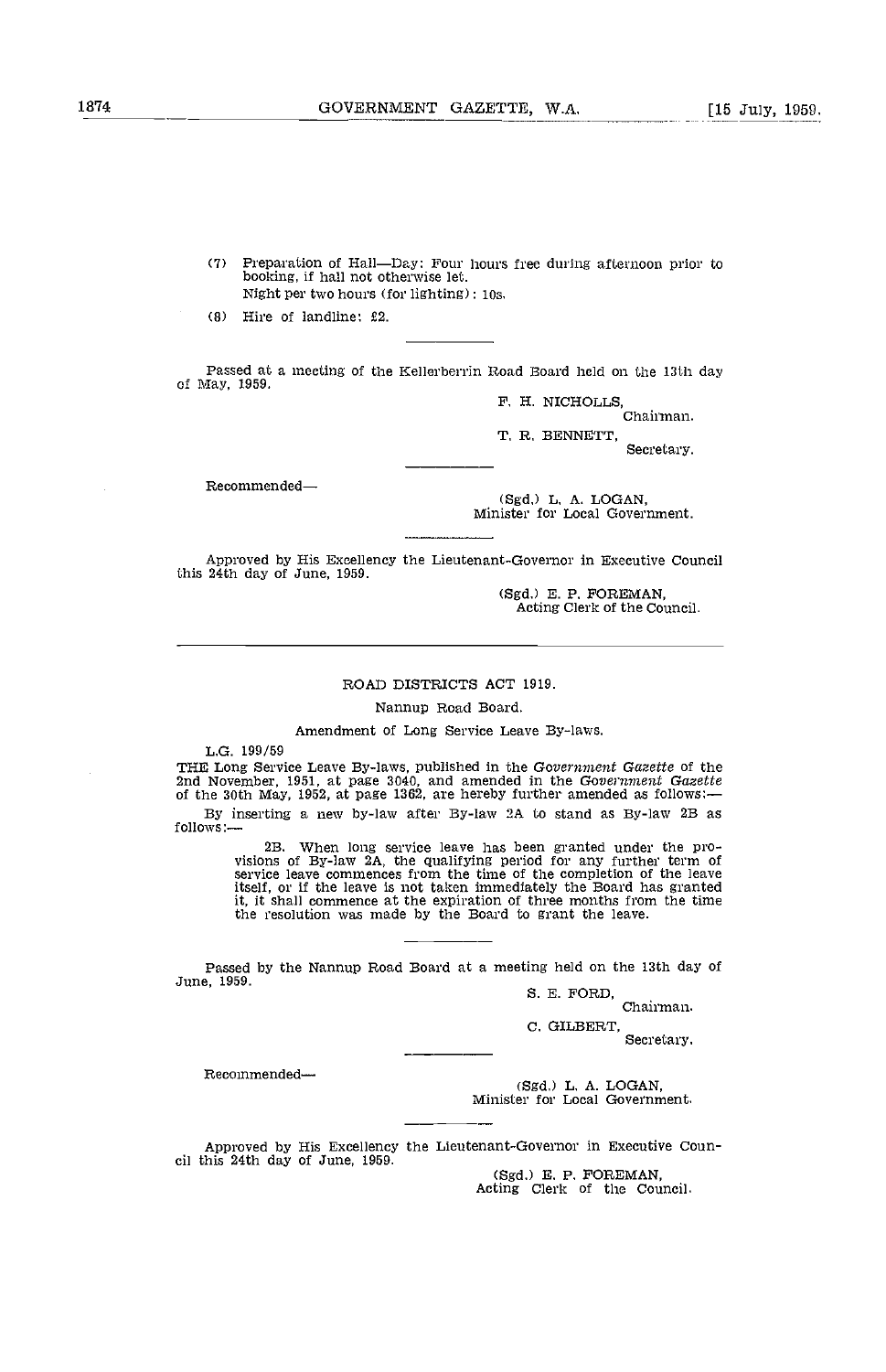## ROAD DISTRICTS ACT, 1919-1956. Town Planning and Development Act, 1928-1956.

## Perth Road Board.

By-laws Amending By-laws Classifying Lawley Ward.

L.G. 518/59.

THE Perth Road Board under and by virtue of the powers conferred on it in that behalf by the Road Districts Act, 1919-1956, the Second Schedule thereof,<br>the Town Planning and Development Act, 1928-1956, and all other powers<br>enabling it, doth hereby make and publish the following by-law:—<br>The by-

ment Gazette of the 3rd of May, 1955, amending the by-laws classify-<br>ing Lawley Ward are hereby amended by the deletion therefrom of<br>By-laws 4C and 4D.

Passed by the Perth Road Board at the ordinary meeting of the Board held on the 9th day of June, 1959.<br>
HERBERT R. ROBINSON,

HERBERT R. ROBINSON,<br>Chairman. LLOYD KNUCKEY, Secretary.

Recommended-

(Sgd.) L.A. LOGAN, Minister for Local Government.

Approved by His Excellency the Lieutenant-Governor in Executive Council<br>this 24th day of June, 1959. (Sgd.) E. P. FOREMAN,<br>Acting Clerk of the Council.

ROAD DISTRICTS ACT, 1919.

## Mundaring Road Board.

By-laws Relating to Lawns on Road Reserves.

L.G. 516/59.

IN pursuance of the powers in that behalf contained in section 201 of the Road Districts Act, 1919, the Mundaring Road Board hereby makes the following by-laws relating to lawns on road reserves:-

- In these by-laws, unless the context otherwise requires
	- 'Board" means the Mundaring Road Board;

"carriage way" means that part of a road which is formed or paved for use by vehicles;

"footpath" means that part of a road which is set apart for the sole use of pedestrians.

The owner or occupier of premises abutting on a road may plant and maintain a lawn in the road subject to the following conditions:

- (a) The lawn shall not extend beyond the side boundaries of the premises where they abut on the road. Provided that in the case of premises at the corner of two roads the lawn may extend round the corner.
- (b) The lawn shall not extend beyond the edge of the carriage way nor shall it encroach on to a drain, or on a formed or paved footpath. or paved footpath.<br>(c) The lawn shall have an even surface from the edge of
- the carriage way, or if the carriage way is kerbed from the top of such kerb to the footpath or road boundary
- as the case may be.<br>
(d) The planting of Kikuyu grass (Pnnesisetum Clandes-(d) The planting of Kikuyu grass  $(Pnnesistum$  Clandes-<br>tinum) is expressly forbidden.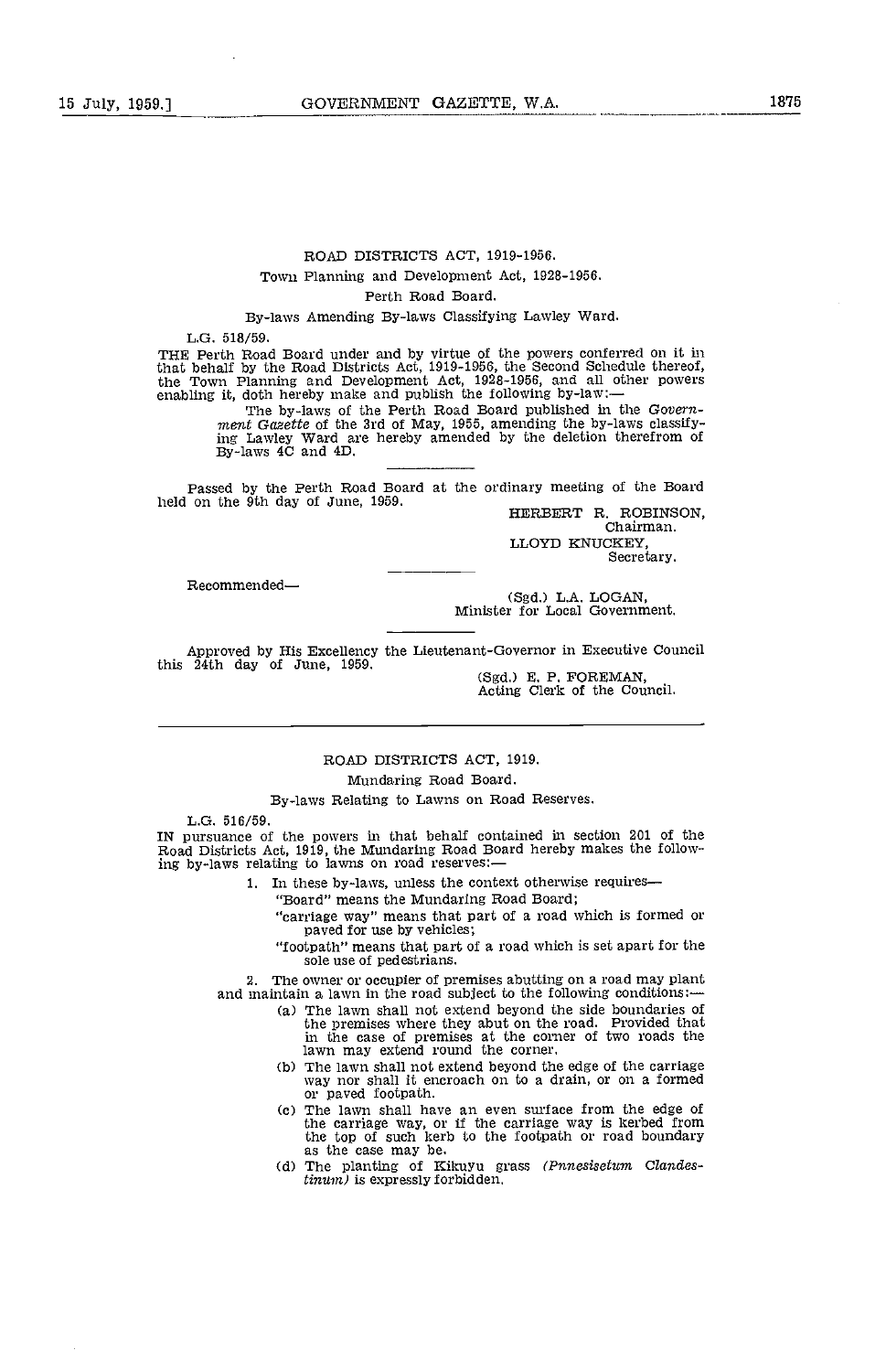3. The Board may at any time and without notice and without paying any compensation in respect thereof remove from a road any lawn, or any part thereof, maintained in a road under these bylaws.

Passed by a resolution of the Mundaring Road Board on the 11th day of June, 1959.<br>H. E. MARNIE, Chairman.<br>Chairman.

JOHN MOORE, Secretary.

Recommended

(Sgd.) L. A. LOGAN, Minister for Local Government.

Approved by His Excellency the Lieutenant-Governor in Executive Council this 24th day of June, 1959.<br>(Sgd.) E. P. FOREMAN, Acting Clerk of the Council.

BEES ACT, 1930-1957. Department of Agriculture, Perth, 8th July, 1959.

Ex, Co. No. 1156.

HIS Excellency the Lieutenant-Governor in Executive Council, acting pursuant to the provisions of the Bees Act, 1930-1957, has been pleased to make the regulations set out in the Eshedule hereunder.<br>G. K. BARON HAY

Director of Agriculture.

## Schedule.

Regulations. In these regulations the Bees Act Regulations, published in the Government Gazette on the 23rd February, 1951, and amended from time to time thereafter, are referred to as the principal regulations.

2. The principal regulations are amended by adding after regulation 4 a regulation as follows: - 4A. Where an officer has inspected any bees, hives, honey, or beekeepers' appliances introduced into the State he may issue a

authority for the release of the bees, hives, honey, or beekeepers' appliances in Form 12 of these regulations.

3. The principal regulations are amended by adding after Form 11 a form as follows: $\frac{1}{\sqrt{2}}$ 

Government of Western Australia. Form 12. Reg. 4A.

## Department of Agriculture. BEES ACT, 1930 (AS AMENDED).<br>(Section 14.)

To

The following have been and the state been and the following have been and the state been and the state been and the state of the state of the state of the state of the state of the state of the state of the state of the s inspected and may be released.:

| Number | Description | State of Origin | Consignor | Consignee |
|--------|-------------|-----------------|-----------|-----------|
|        |             |                 |           |           |
|        |             |                 |           |           |
|        |             |                 |           |           |
|        |             |                 |           |           |
|        |             |                 |           |           |

Officer in Charge, Apiculture<br>(or Inspector under the Bees Act, 1930) (as amended).)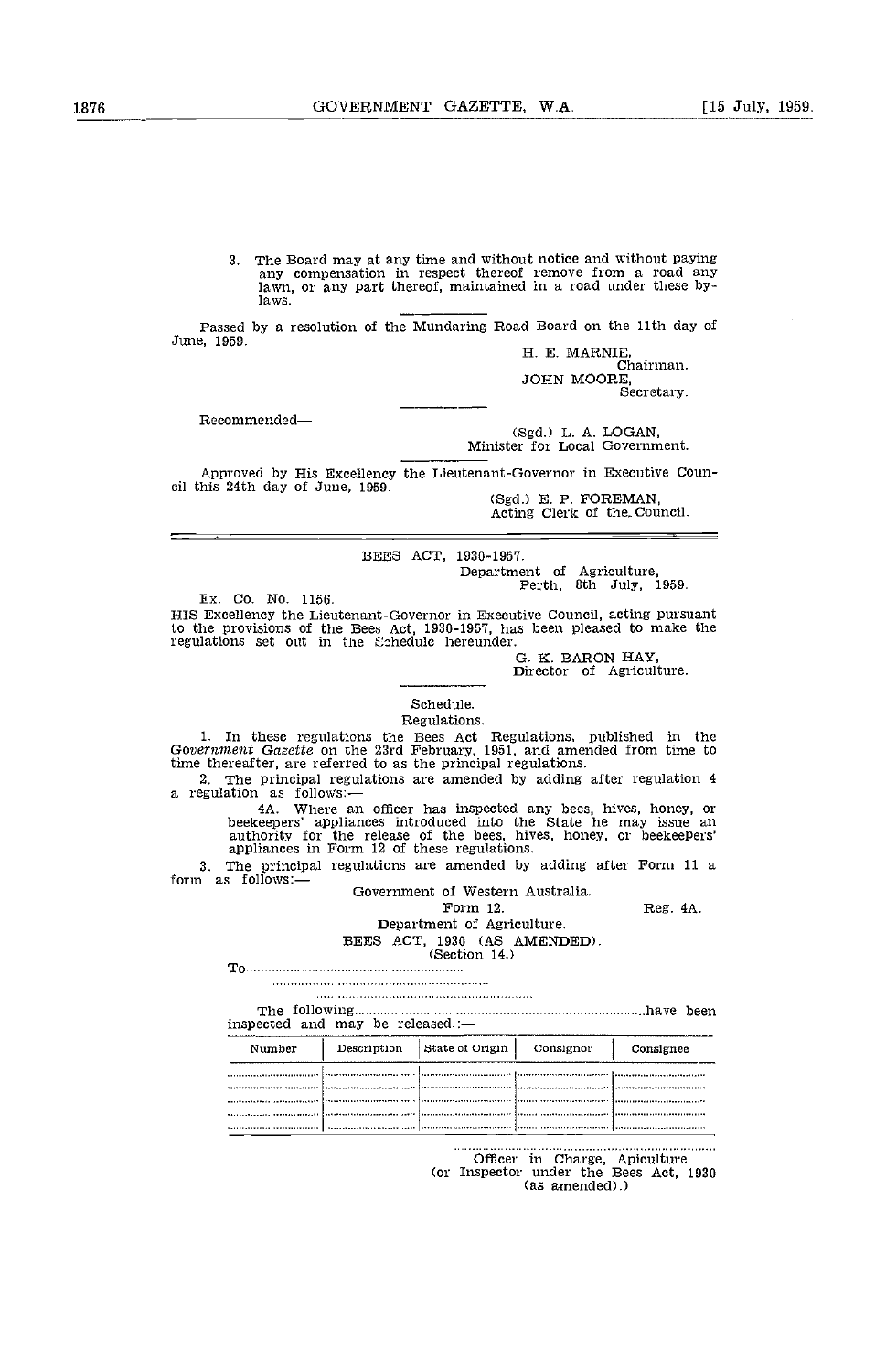## STOCK DISEASES ACT, 1895-1954.

Department of Agriculture, Perth, 8th July, 1959.

Ex. Co. No. 1157.

HIS Excellency the Lieutenant-Governor in Executive Council, acting pursuant to the provisions of the Stock Diseases Act, 1895-1954, has been pleased to make the regulations set out in the Schedule hereunder.

> G. K. BARON HAY Director of Agriculture.

#### Schedule.

#### Regulations.

1. In these regulations the Stock Diseases Act Regulations, 1939. made under the provisions of the Stock Diseases Act, 1895 (as amended), published in the Government Gazette on the 17th March, 1939, and amended from time to time thereafter by notices published in the Government Gazette, are referred to as the principal regulations.

2. Paragraph (a) of the First Schedule to the principal regulations is amended-

- by adding after the item, "Cancer (malignant tumor)" the item, "Cattle Lice (all species), infestation with"; and
- by adding after the item, "Necrotic enteritis (swine paratyphoid)" the item, "Pig Lice, infestation with."

3. Item D-Stud Cattle, in the Second Schedule to the principal regulations is amended by substituting for subparagraph (b) of paragraph (4) in the third column of the Schedule corresponding to that item a subparagraph as follows:

(b) Each animal in the consignment has been subjected to the complement fixation test for the diagnosis of contagious bovine pleuro-<br>pneumonia on two occasions, separated by an interval of not less<br>than thirty days and not results; the second of these tests having been applied within thirty days of the date of export.

## MINING ACT, 1904-1957.

# Department of Mines, Perth, 24th June, 1959.

HIS Excellency the Lieutenant-Governor in Executive Council, acting pursuant to the provisions of the Mining Act, 1904-1957, has been pleased to make the regulations set out in the Schedule hereunder.

(Sgd.) A. H. TELFER, Under Secretary for Mines.

## Schedule.

#### Regulations.

1. The regulations made under the provisions of the Mining Act, 1904-1957, and published in the Government Gazette on the 4th December, 1925, and amended from time to time thereafter by notices published in the Government

2. Subregulation (1) of regulation 205B of the principal regulations is amended by adding after the item, "Iron .... 1 6" the item, "Leucoxene Concentrates .... 1 0."